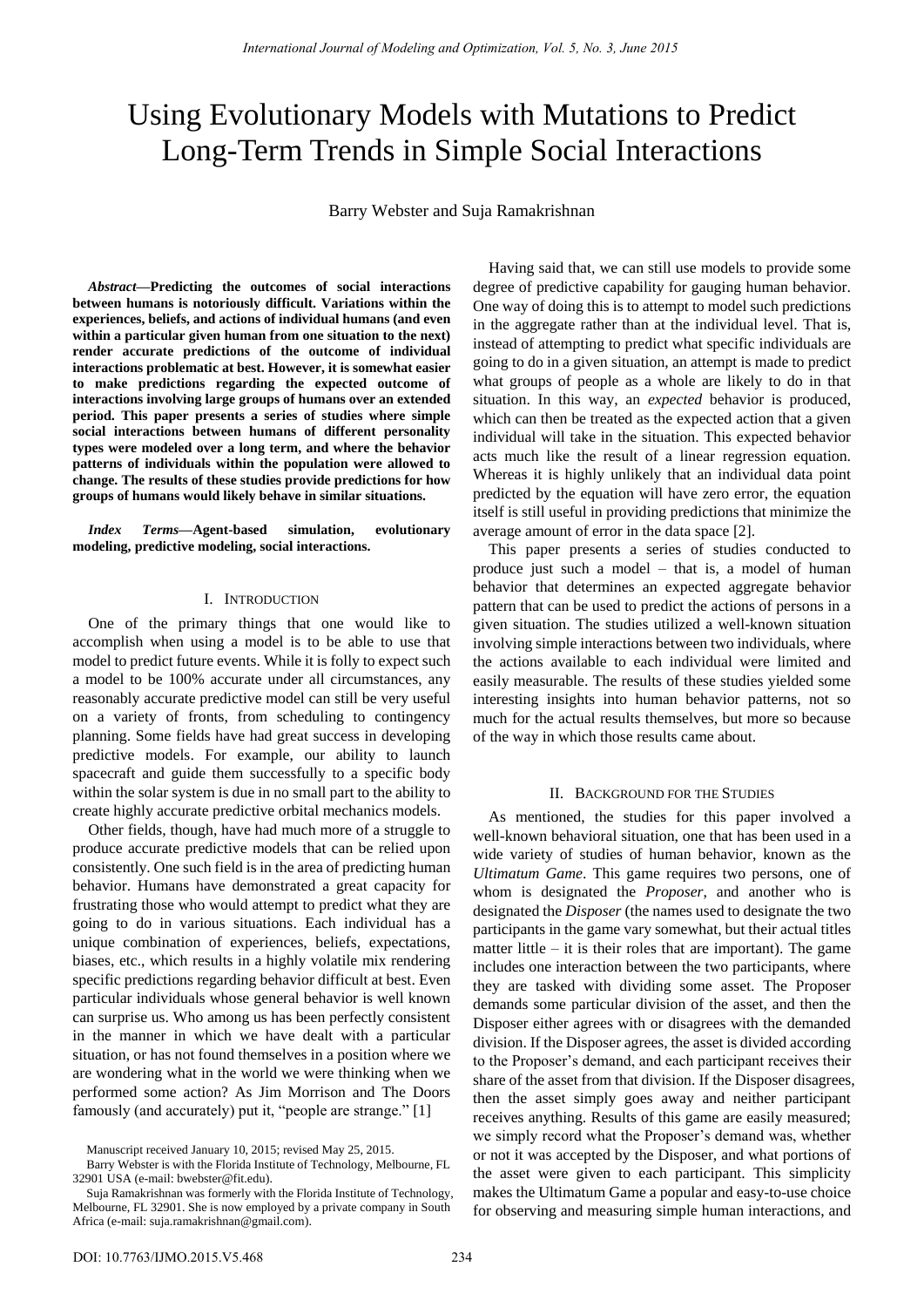many variations of it have appeared in the literature of several disciplines.

For the purposes of the studies for this paper, the Ultimatum Game was implemented as an agent-based simulation. This type of simulation involves the creation of a number of *agents*, or independent entities. Each of the agents is programmed with a particular set of behaviors that it is capable of performing, and it will interact with other agents within the simulation according to those defined behaviors. A simulation typically involves defining an environment in which the agents can maneuver and interact, and the experimenter observes what develops over time as a result of these interactions.

Agent-based simulation provides a useful medium for implementing *evolutionary modeling*. Evolutionary modeling is a sub-field of game theory, and also closely related to genetic programming within computer science. In an evolutionary model, a *population* is defined consisting of a collection of entities, each of which is of a particular *phenotype*. The phenotype of an individual entity determines its behavior, which is to say that the action(s) that an entity will perform during an encounter with another entity are "hard-wired" according to the entity's phenotype. Thus, an entity will take whatever courses of action are allowed by its phenotype, and it does not have the option of deviating from these allowable actions. For example, if an entity is of phenotype "always pick heads", then if it is engaged in an encounter with another entity in which it will be required to participate in a coin flip, it will always choose heads as its pick for the flip, and does not have the option of choosing tails under any circumstances.

An entity's phenotype is determined at the time of its creation, and it does not have the option of choosing a different phenotype. Phenotypes may be as simple as specifying a single action that an entity will take under the appropriate circumstances, or as complicated as specifying an entire set of actions to be performed within a given set of circumstances. They can even be probabilistic, performing particular actions according to a given distribution of likelihoods. Returning to the example of the coin flip, an entity's phenotype might dictate that it select heads 40% of the time and tails 60% of the time. This may sound like the entity is altering its behavior, but in actuality it is not. It will always behave according to the dictates of its phenotypes; it just so happens that in this case those dictates are determined by a probability distribution.

Entities within the population are allowed to interact, and their ability to perform well in encounters with others is determined by their relative *fitness* for handling the types of encounters that may occur. It may be the case that entities of phenotype A perform better than entities of phenotype B in encounters between individuals of those two phenotypes. In such a case, entities of phenotype A are considered more fit than entities of phenotype B. The fitness of an entity determines its likelihood of reproducing; those that are more fit will produce a relatively higher number of other entities of that phenotype than those that are less fit.

Experimenters utilizing evolutionary models are typically going to be looking at one or both of two facets of the model's performance. In the *dynamic* view, the experimenter will be looking at what happens to the ratios of the phenotypes of the entities within the experimental population over time, in order to observe whether the ratios will change and a stable state will be reached. Differences in the relative fitness of phenotypes may result in one particular phenotype being more fit than all others. If so, over time it is expected that the ratios of the numbers of entities of the non-dominant phenotypes to the numbers of entities of the dominant phenotype will decrease (due to the relative reproduction rates resulting from the differences in fitness), and eventually all entities of the non-dominant phenotypes will disappear from the population altogether. Once this happens, the population will have achieved a stable state in which there is only one phenotype present. Such a population is said to be *monomorphic*. It could also be the case that the population reaches equilibrium in a state where multiple phenotypes have nonzero percentages of entities present. This configuration of population is categorized as *polymorphic*.

A second facet of the population's performance is the *static* view. Here, the experimenter is looking to see if it is possible for a given stable population to be successfully "invaded" by entities of one or more other phenotypes. Again, due to differences in relative fitness it may be possible for entities of a particular phenotype to enter a population and take it over. Their fitness is greater, and consequently they will perform better in interactions with existing entities within the population. As such, their numbers will eventually cause the other phenotypes to disappear from the population. For the purposes of the studies for this paper, it was the dynamic view of population performance that was of interest, since the intent was to attempt to discover how patterns of human behavior would evolve over time.

It should be noted that encounters within a population do not take place only between entities of different phenotypes. Encounters can and do occur between entities of the same phenotype, and the result is not necessarily a draw. For example, suppose that when two entities of phenotype A meet, there will be some sort of contest. It may be the case that half the time the first entity will win the contest, and half the time the second entity will win. It could also be the case, though, that both entities suffer damage as a result of the encounter, and either or both may become unable to produce any additional entities to perpetuate the phenotype.

In addition to running the evolutionary model as an agent-based simulation, a mathematical process can be used to derive what the stable state of the population should be. This works by comparing the relative fitness of the phenotypes in the population to determine the ratios of those phenotypes at which the expected fitness of each phenotype is the same. Recall that the expected value of a function is the value of an outcome of that function multiplied by the frequency of that outcome's occurrence, summed across all possible outcomes of the function. For an evolutionary model, the expected fitness of a phenotype will be the fitness value of that phenotype multiplied by the frequency of the phenotype's occurrence within the population. When the expected fitness for all phenotypes within the population is the same, the population becomes stable, and the proportion of each of the phenotypes within the population is no longer expected to change. This is referred to as the *replicator dynamics* of the population [3].

To illustrate this process, consider a very simple example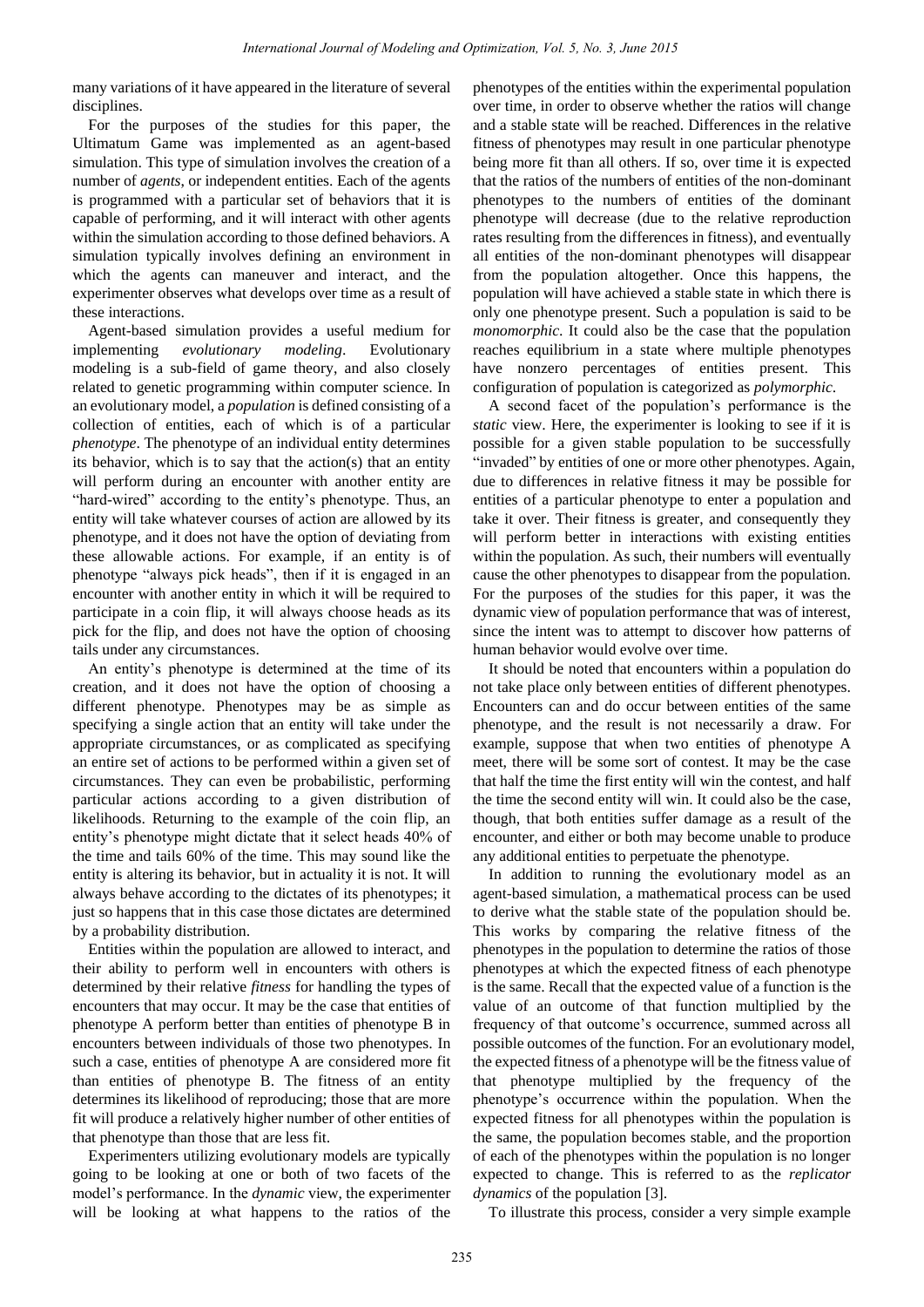given in the matrix shown in Fig. 1, produced using a game design and analysis tool called Gambit [4]. This matrix shows the possible outcomes of an encounter between two entities from a population. One entity is represented by the rows of the matrix, the other by the columns. The capital letters A and B represent two phenotypes within the population. The numbers represent the results of an encounter, where the first number in a cell of the matrix represents the result to the "row" entity, and the second number the result to the "column" entity. Thus, to find the results of an encounter between one entity of phenotype A and another of phenotype B, we can examine the cell in the matrix positioned at the intersection of the row marked "A" and the column marked "B". Here we see that the result to the A entity is 50, and the result to the B entity is 0. Alternatively, we could look at the cell positioned at the intersection of the row marked "B" and the column marked "A", where we would find the same results. The matrix is symmetric, so it does not matter which method is used to locate the encounter results; for the purposes of this example, we will use the former method (row first, then column).



Fig. 1. Example fitness matrix.





<span id="page-2-0"></span>If we let  $p$  be the percentage of entities of phenotype  $A$  in the population, then the percentage of entities of phenotype B in the population will be  $(I - p)$ , since A and B are the only phenotypes present. Using the definition of expected fitness (call it *EF*) given earlier, the equation for the EF of phenotype A is given in (1), and the equation for the EF of phenotype B is given in (2).

$$
EF(A) = -15p + 50(1 - p) = 50 - 65p \tag{1}
$$

$$
EF(B) = 0p + 15(1 - p) = 15 - 15p \tag{2}
$$

To find the point of equilibrium, we need to set (1) and (2) equal to each other and solve for *p*. This is given in (3).

$$
50 - 65p = 15 - 15p
$$

$$
35 = 50p
$$

$$
p = 35/50 = 0.7
$$
 (3)

Thus, we see that when the population consists of 70% phenotype A and 30% phenotype B, the expected fitness of each phenotype is the same. We would expect, then, that regardless of the starting percentages of each phenotype, the population would evolve until it reaches the state of 70% A, 30% B, at which point it would become stable. When we use Gambit to find the equilibrium point, we get the same result, as shown i[n Fig. 2,](#page-2-0) [4].

The replicator dynamics for a population can be used as a reference point when running an agent-based simulation of an evolutionary model, to observe whether the simulation is converging to the same equilibrium point as calculated by the replicator dynamics.

### III. THE STUDY EXPERIMENTS

The studies for this paper consisted of a series of agent-based simulations of evolutionary models, where the environment for the encounters within the population was an Ultimatum Game. The simulations were constructed using a tool called NetLogo [5]. NetLogo is a utility that allows the building of agent-based simulations within a self-contained development environment, using its own user interface design facility and simulation programming language.

The interface for the NetLogo environment created for the studies is shown in Fig. 3, [5]. The "world" of the simulation is the square in the middle of the interface, shown containing icons of different colors representing the individual entities of particular phenotypes within the simulation population. These entities can move around within the square, initiating encounters with each other when they occupy the same position.

To the left of the "world" is a set of parameter controls for customizing the simulation. This set includes:

- Buttons for initializing and running the simulation
- A slide control for setting the initial population size
- A switch to generate a random initial distribution of phenotypes or allow manual setting
- Slide controls to manually set the initial distribution of phenotypes if this mode of initialization was selected
- Drop-down menus to set the initial and maximal "energy" of individual entities within the population
- Controls for setting simulation stop conditions (threshold for minimum change of proportion between phenotypes per generation to qualify as significant, threshold for maximum number of consecutive generations allowed without any significant change in phenotype proportions, and maximum number of generations allowed)
- Controls for setting the manner (globally in each generation or as a result of individual encounters) and degree (frequency of occurrence) in which mutations appear during the simulation

Finally, a set of counters, histograms, and line graphs for monitoring simulation progress appears to the right and bottom of the interface (some cannot be seen in Fig. 3 since the complete interface did not fit on the screen all at the same time). These objects are used to provide both current and running tallies of the counts and percentages of entities of each phenotype within the population.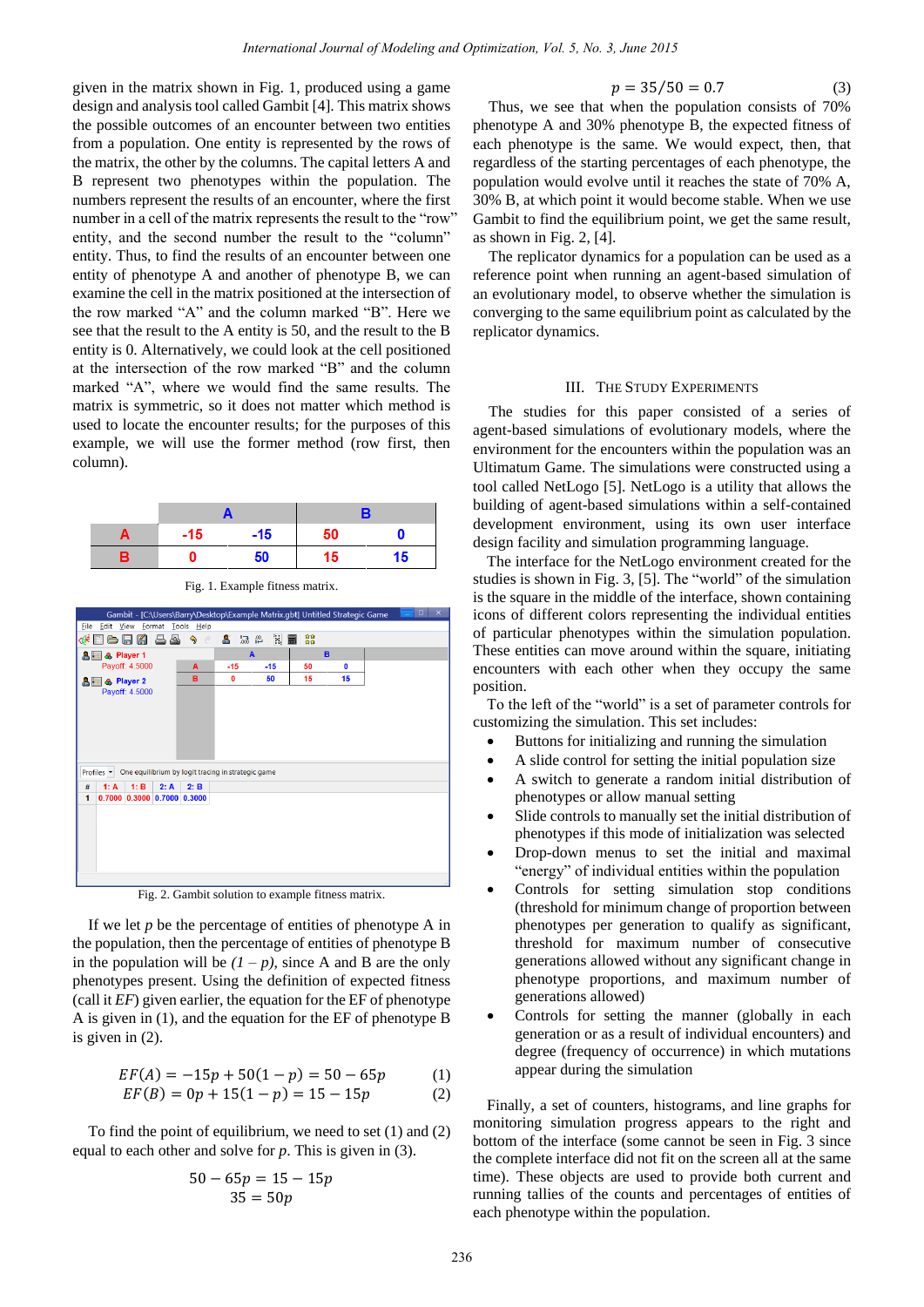

Fig. 3. NetLogo interface for the experimental studies.

The particular implementation of the Ultimatum Game used for the simulations was to postulate cakes divided into 10 slices, one cake for each encounter between two entities. The entity designated the Proposer would demand some number of slices of the cake, and the entity designated the Disposer would then accept or veto the demand. If the demand was accepted, both entities received their allotted number of slices of the cake. If the demand was vetoed, neither entity received anything. Each slice of cake received increased the "energy" of an entity, allowing it to continue to exist within the population.

Entities to be included within the initial configuration of the population could belong to one of eight phenotypes. These eight phenotypes were designed to mimic those defined by Brian Skyrms, who provided the phenotypes as part of his discussion of the evolution of social interactions [6]. In his definitions of the phenotypes, Skyrms allowed for only two levels of demand when entities acted as Proposers – either five slices or nine slices of the cake. Consequently, his definitions only specified that entities would either accept or reject demands of five or nine slices when acting as Disposers. However, in the simulations for these studies it was possible for mutated phenotypes to be introduced. These mutated phenotypes could result in any demand level, from none of the slices of cake to all of them. In order to be able to deal with all of the possible demand levels, the acceptance level for a phenotype was defined in terms of a minimum accept level and a maximum accept level. This meant that when acting as a Disposer, entities of a given phenotype would accept any demand greater than or equal to the specified minimum accept level, and less than or equal to the specified maximum accept level. The resulting initial phenotype definitions are shown i[n TABLE I.](#page-3-0)

Encounters occurred whenever two entities attempted to occupy the same section of grid within their navigable "world". During an encounter, one of the entities would randomly be designated as the Proposer, and the other entity

would then be designated as the Disposer (each entity had an equal probability of being selected as the Proposer). Once an encounter had been initiated, the entity designated as the Proposer would make its demand according to its phenotype. If the demand fell between the minimum and maximum accept levels (inclusive) of the entity designated as the Disposer according to its phenotype, the encounter was deemed successful. The Proposer entity would receive its demanded number of slices of the cake, which resulted in a matching increase in its energy level. Likewise, the Disposer entity would receive the remaining slices of the cake and matching increase in its energy level. Successful encounters also resulted in the creation of one additional entity having the same phenotype as the Proposer entity, and one additional entity having the same phenotype as the Disposer entity. Unsuccessful encounters resulted in no increase to the energy level of either entity, nor the creation of any additional entities.

TABLE I: DEFINITIONS OF PHENOTYPES AVAILABLE FOR INITIAL POPUL ATIONS

<span id="page-3-0"></span>

| Phenotype | <b>Demand Level</b> | <b>Min. Accept Level</b> | <b>Max. Accept Level</b> |
|-----------|---------------------|--------------------------|--------------------------|
|           |                     |                          |                          |
|           |                     |                          |                          |
|           |                     |                          |                          |
|           |                     |                          |                          |
|           |                     |                          |                          |
|           |                     |                          |                          |
|           |                     |                          |                          |
|           |                     |                          |                          |

As mentioned, there was also the possibility that mutations could arise during the simulation. Following successful encounters, a mutation could occur randomly according to a rate that could be set as a parameter by the experimenter. If a mutation occurred, the new entity created for the Proposer would have its demand level, minimum accept level, and maximum accept level each set to a random integer value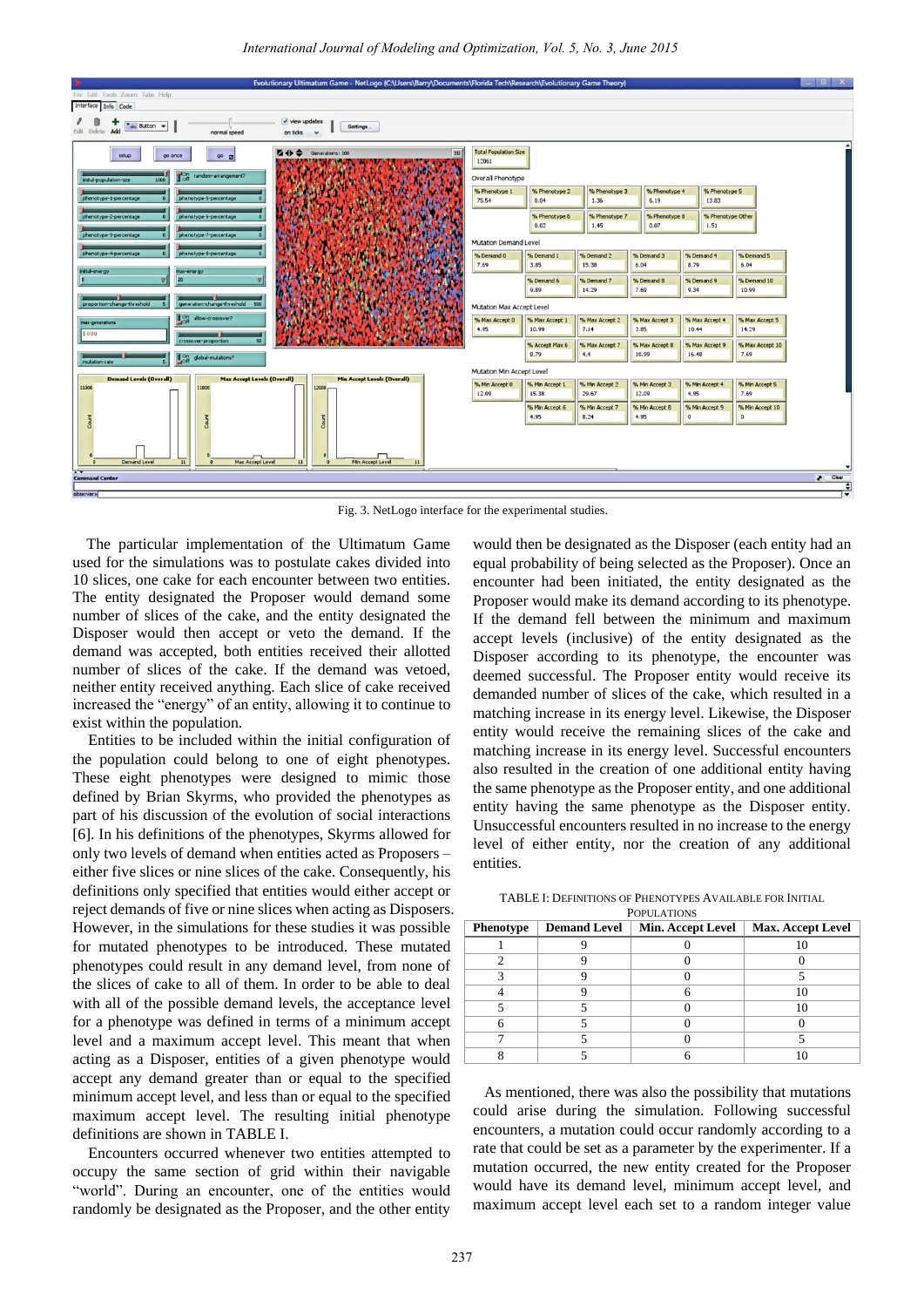between zero and 10 (with the restriction that the maximum accept level be at least as high as the minimum accept level). The same would then happen for the new entity created for the Disposer. Mutations could also be set (again, by parameter) to occur at the global level. If this was the case, mutations would occur within the existing population rather than when new entities were created, and would occur randomly according to the mutation rate set. If a mutation occurred for an entity, its current demand level, minimum accept level, and maximum accept level would each be replaced by a random integer between zero and 10 (again, with a maximum accept level at least as high as the minimum accept level). The mutation mechanism allowed for the possibility of a substantial number of new phenotypes to be introduced into the population in addition to the eight original predefined phenotypes. This in turn allowed for the possibility that one or more phenotypes other than the one(s) present at the beginning of the simulation could become a sizable presence within, or even dominate, the population.

Simulations were run in a series of turns that represented "generations" of the population. For each turn, entities would move one unit of distance in a random direction and their energy level would decrease by one. Once all entities had moved, encounters and mutations would be processed. If an entity's energy level reached zero, it would "die" and be removed from the population. Of course, an entity's existence could be prolonged through successful encounters, where its energy level would be increased by receiving slices of cake (up to a maximum energy level defined by parameter). A simulation would end when any of four conditions were met:

- No entities remained within the population
- All entities within the population were of the same phenotype (i.e. the population had become monomorphic)
- No sufficiently large change had occurred in the percentages of any of the phenotypes represented in the population for a certain number of consecutive generations (as mentioned earlier, both the threshold defining a "sufficiently large change" and the necessary number of consecutive generations were parameters that could be set by the experimenter)
- A maximum number of turns had elapsed (again, as mentioned earlier this also was a parameter that could be set by the experimenter)

To conduct the actual simulations for the studies, a number of preliminary test simulations were first performed. This was done for three purposes: to test the NetLogo environment itself to ensure that it was functioning properly, to get a feel for the various parameter settings and the effects they would have on the operations of the simulations, and to provide a basis for estimating the number of sample runs of each simulation that would be required in order to allow for accurate statistical analysis of the results. Skyrms discussed several scenarios involving different configurations of all eight of his phenotypes [6]. As part of the preliminary test simulations, the scenarios that Skyrms discussed were executed. These scenarios were:

1) Begin with a population where all eight phenotypes have equal percentages of entities (12.5%). This represents a population where all behaviors are equally likely at first.

- 2) Begin with a population where 30% of the entities are of phenotype 7, with the remaining phenotypes having equal percentages of entities (10% each). This represents a population where a plurality of people begin by behaving in a manner that would typically be considered fair and rational, with all other behaviors being equally likely.
- 3) Begin with a population that is 32% phenotype 1, 2% phenotype 2, 10% phenotype 3, 2% phenotype 4, 10% phenotype 5, 2% phenotype 6, 40% phenotype 7, and 2% phenotype 8. This represents a population that Skyrms considered to be of a more "plausible" nature, with a plurality of people still behaving fairly and rationally (with some smaller groups behaving fairly but perhaps irrationally), but also with a sizable number of people behaving in a greedy (and perhaps irrational) manner [6].

Following the preliminary test simulations, a set of parameter values was decided upon for the actual study simulations. These settings are given in [TABLE II:](#page-4-0)

<span id="page-4-0"></span>TABLE II: SIMULATION PARAMETER SETTINGS FOR STUDY EXPERIMENTS

| <b>Parameter</b>                                                                                   |  |  |
|----------------------------------------------------------------------------------------------------|--|--|
| Initial population size for each simulation                                                        |  |  |
| Random arrangement of phenotypes                                                                   |  |  |
| Initial energy level for new entities                                                              |  |  |
| Maximum energy level allowed for entities                                                          |  |  |
| Global mutations                                                                                   |  |  |
| Mutation rate (expected number of mutations per 1,000)<br>opportunities)                           |  |  |
| Percentage change in phenotype counts between turns considered<br>to be significant                |  |  |
| Number of consecutive turns without a significant percentage<br>change triggering a stop condition |  |  |
| Maximum number of turns (generations)                                                              |  |  |

Using these parameter settings, the Skyrms scenarios were simulated. Since Skyrms did not allow for mutations in his scenarios, mutations were disabled for these experiments. However, another complete set of the Skyrms scenarios were then run, this time allowing for mutations using the mutation rate given in [TABLE II.](#page-4-0) In all cases, for each scenario the experiment was repeated 100 times to achieve statistical significance and the average results for each experiment (scenario) were recorded.

## IV. EXPERIMENTAL RESULTS

The experimental results for the Skyrms scenarios without mutations were as follows:

- Scenario 1 the replicator dynamics for this scenario expect that the population will stabilize when it achieves the state of having 87% phenotype 1 and 13% phenotype 4. The experimental simulations resulted in populations with an average of 86.8% phenotype 1 and 13.2% phenotype 4.
- Scenario 2 the replicator dynamics for this scenario expect that the population will stabilize at 35.1% phenotype 5 and 64.9% phenotype 7. The experimental simulations resulted in populations with an average of 97.34% phenotype 1, 0.65% phenotype 4, 0.62%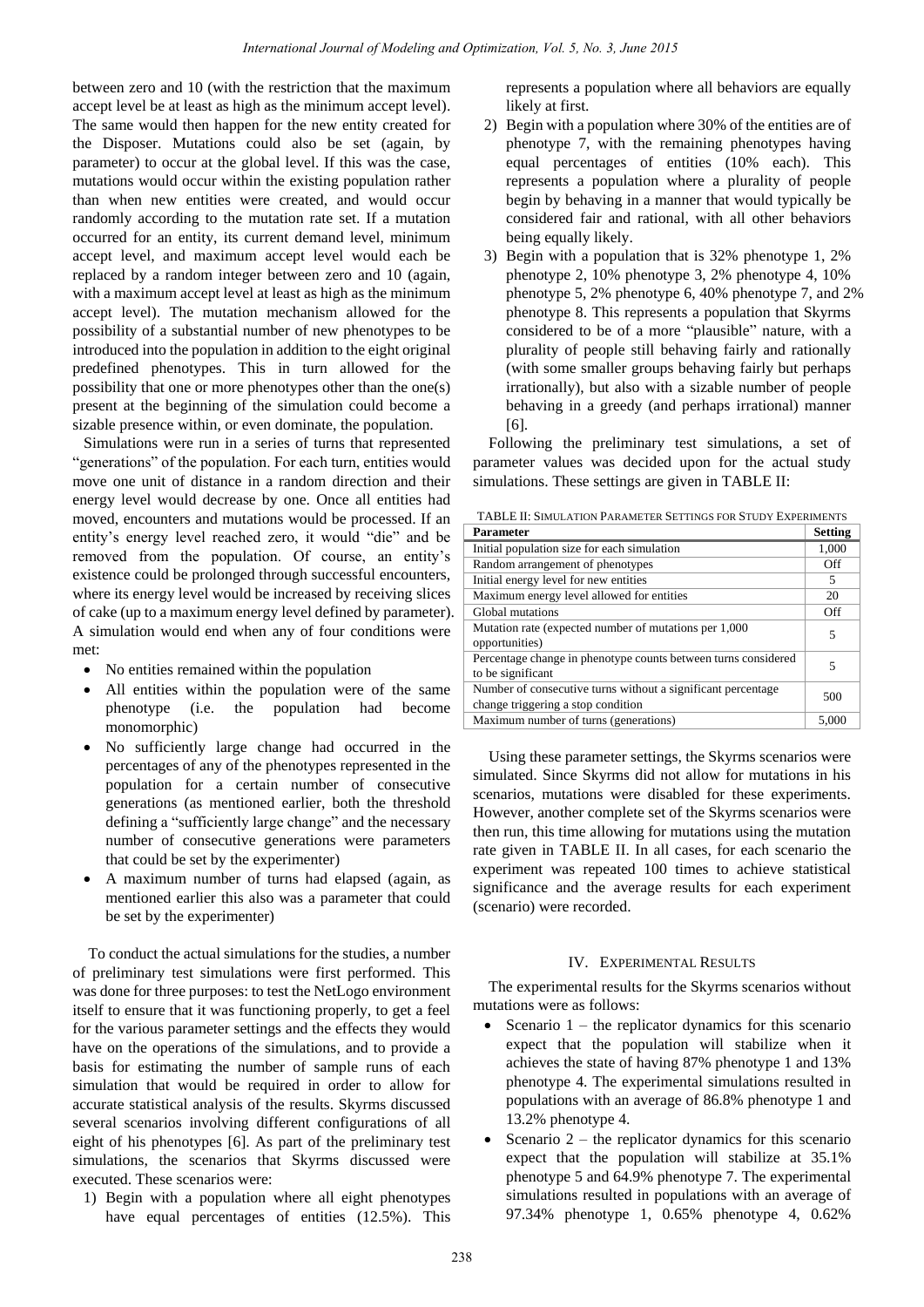phenotype 5, and 1.39% phenotype 7.

 Scenario 3 – the replicator dynamics for this scenario expect that the population will stabilize at 43.5% phenotype 5 and 56.5% phenotype 7. The experimental simulations resulted in populations with an average of 98.75% phenotype 1, 0.07% phenotype 4, 0.56% phenotype 5, and 0.62% phenotype 7.

As can be easily seen from these results, in the case of scenario 1 the experimental results matched nearly exactly with the replicator dynamics expectations. However, in the cases of scenarios 2 and 3 the experimental results were entirely different from the replicator dynamics expectations. The replicator dynamics expect that when populations start out consisting of equal numbers of people who are greedy and fair, rational and irrational, it will eventually be the case that the population will consist mostly of people who will be greedy in their demands but amenable to making all kinds of deals, and the experimental simulations agreed. The differences come when populations start out consisting of a plurality of people who are fair and rational. In these situations, the replicator dynamics expect that it will eventually be the case that the population will consist entirely of people who are fair in their demands, with a majority being rational in the deals that they will accept and the remainder just wanting to make deals without being concerned with whether those deals are fair to them. In the experimental simulations, though, it was by far the case that the populations ended up consisting almost exclusively of people who are greedy in their demands but wanting to make deals, with a smattering of people who are greedy but irrational, fair and deal-making, and fair and rational.

These differences became even more pronounced when mutations were introduced into the models. When this was done, there were a few cases where mutated phenotypes never really gained a foothold, but in the vast majority of cases one or more of the mutated phenotypes came to dominate the populations. It took a long time for this to happen, usually over 3,000 generations, and it also was the case that the precise mutation that would come to dominance varied from time to time. However, what was consistent was the fact that phenotype 1 would usually become dominant over the other original phenotypes, and then a mutation would evolve to dominate phenotype 1. Recalling that phenotype 1 demands nine slices of the cake and accepts any level of demand, the mutation that would evolve to defeat it was one that would demand all 10 slices of the cake but would accept only demands of less than nine slices. What would happen then is that when the mutant entities acted as Proposers and the phenotype 1 entities acted as Disposers, the mutant entities would demand all 10 slices and the phenotype 1 entities would accept, leaving the mutant entities with 10 slices of cake and the phenotype 1 entities with nothing. When the situation was reversed, the phenotype 1 entities would demand nine slices of the cake and the mutant entities would reject the demand, leaving them both with nothing. On average, then, the mutant entities would end up with some slices of the cake and the phenotype 1 entities would end up with nothing, meaning that the mutant entities were more fit, and thus the phenotype 1 entities would slowly die out. This property is what allowed a variety of mutant phenotypes to dominate; all that was required was that the mutant phenotype demand 10 slices of the cake and accept any demand less than nine.

Of note here is the fact that the simulation was designed to stop once the entire population consisted of a single phenotype. This was due both to the fact that the population had become monomorphic (indicating that one particular phenotype had achieved supremacy), and also to the fact that simulations running into the thousands of generations took a substantial amount of time, so the desire was to complete each simulation as soon as any reasonable stopping state was reached. In this case, that meant that the simulation stopped when the mutant entities overwhelmed the last of the phenotype 1 entities. However, had the simulation continued, eventually all of the mutant entities would have died out as well. This is because with all of the phenotype 1 entities gone, the only possible encounters would be between the mutant entities themselves. Since the mutant entities demand 10 slices of cake and accept only demands for less than nine, successful encounters could not occur and they would start to die out, paving the way for perhaps a different mutant phenotype to become dominant and carry on the population.

## V. CONCLUSION

It was quite clear from the results of the experimental studies that the agent-based simulation evolutionary models did not reach the same conclusion in the majority of cases as the traditional replicator dynamics method. The replicator dynamics suggest that in most cases, populations will evolve to a state where the majority of the people within those populations are fair and rational. Conversely, the experimental models suggest that in most cases, populations will evolve to a state where the majority of people within those populations are greedy, ambitious, and not completely rational, even if the population begins with a plurality of people who want to be fair and rational.

So how do we explain these differences? The preliminary tests all showed that the models were functioning as designed, but could it be the case that the designs themselves were flawed? It must be acknowledged that this is a possibility; the operating parameters were set to values that allowed the simulations to run smoothly and in reasonable amounts of time, but whether they were realistic is a different question. The stop condition thresholds were set such that the models were not too sensitive to changes within the population nor too insensitive, but perhaps in reality populations are more sensitive to some types of changes than to others. A mutation rate of five per 1,000 entities is certainly not unrealistic from a biological standpoint, but single mutations seldom result in changes as dramatic as those that occurred in the simulations. It should be noted, too, that there were quite a few occasions when the simulations did match the replicator dynamics, even though on average they did not. Skyrms himself also offered a possible explanation. He showed that under certain circumstances, populations could enter states of extreme unfairness, even when they begin in states of fairness [6].

One other explanation (and one that the authors of this paper tend to favor) is that perhaps the models were not so far off after all. The reader is invited to take a look at the society surrounding us. Is it not often the case that we encounter